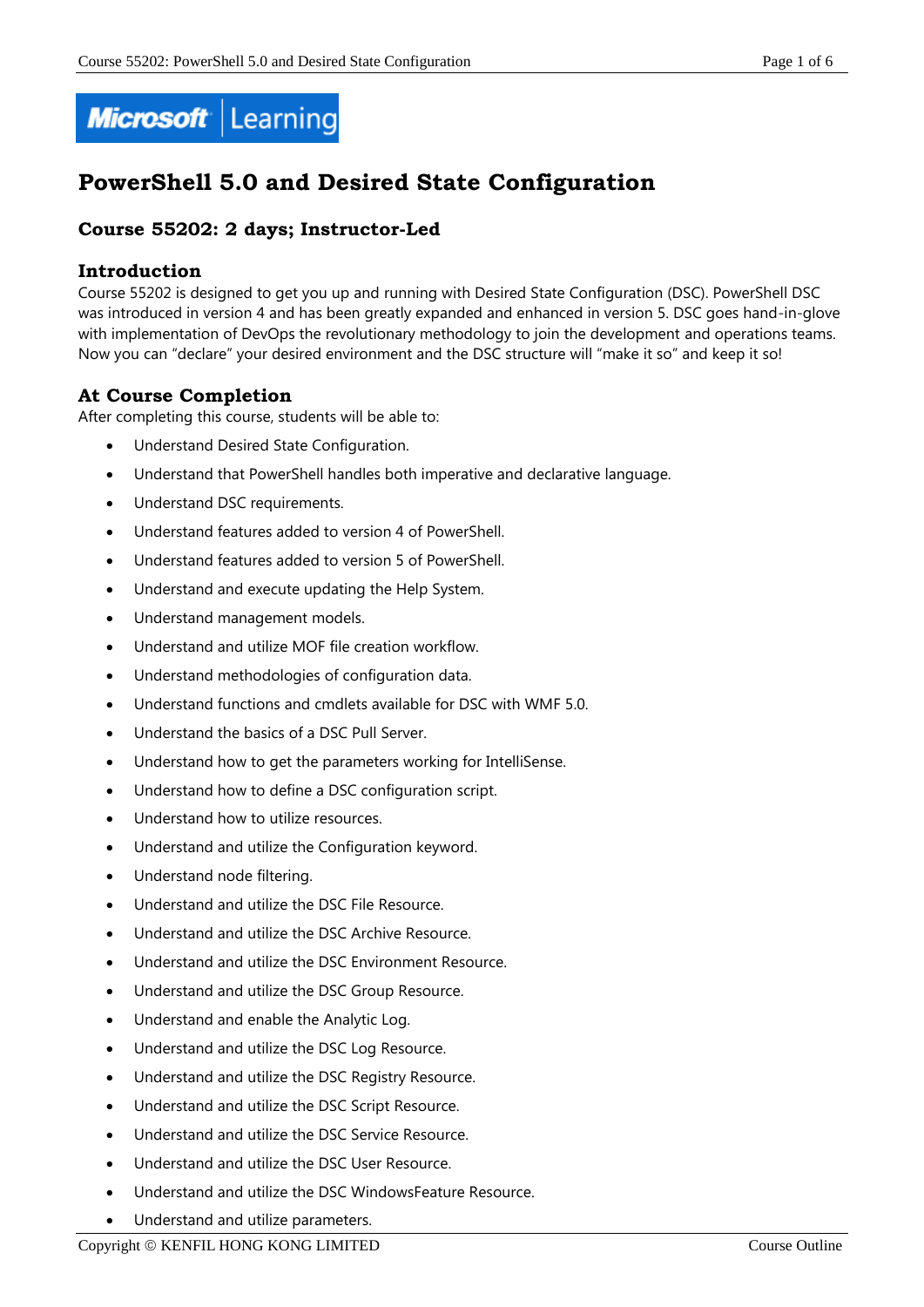- Understand both Push and Pull modes.
- Understand and utilize the LCM.
- Understand placing configurations and resources for distribution.
- Understand configuration drift.
- Understand and utilize the debugging feature.
- Understand how to utilize PowerShell.
- Understand and utilize the pipeline.
- Understand and utilize loops.
- Understand and utilize scripting.
- Understand and utilize functions.

## **Audience**

This is considered a skillset that all operations team need to master, and all developers should be familiar with the technology so they can develop DSC Resources to be used in deploying their software.

## **Prerequisites**

The students are expected to understand the basics of PowerShell either through attending the introductory courses by BlueBuffaloPress or having gained the experience through some other method.

## **Course Outline**

## **Module 1: Course Overview**

This module explains how the class will be structured and introduces course materials and additional administrative information.

## **Lessons**

- Introduction
- Course Materials
- Facilities
- Prerequisites
- What We'll Be Discussing

## **Lab : Course Overview**

After completing this module, students will be able to:

- Successfully log into their virtual machine.
- Have a full understanding of what the course intends to cover.

## **Module 2: PowerShell 5.0 Desired State Configuration Introduction**

In this module, we explain Desired State Configuration (DSC), the concepts needed to understand the basics of how it works and discuss the features added in the two latest versions.

## **Lessons**

- Understanding Desired State Configuration
- Understanding DSC Metaphor
- PowerShell is Imperative, or Declarative, or Both?
- Exploring DSC from 30,000 Feet!
- Examining Why to Put Effort into DSC (Or Inspire Me Dude)?
- Understanding DSC Requirements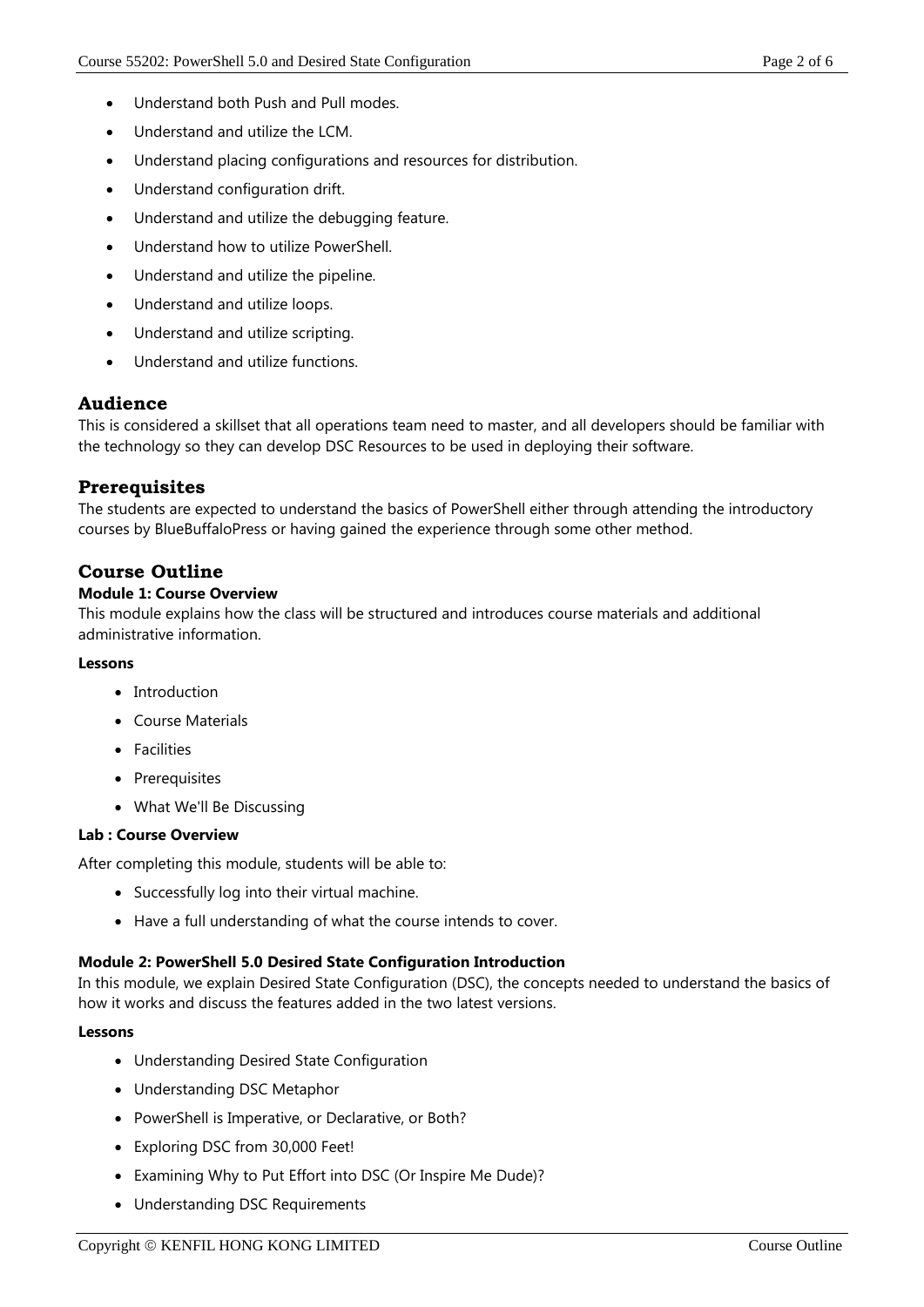- Examining PowerShell Version 4: DSC Features Added
- Exploring PowerShell Version 5: DSC Improvements

### **Lab : PowerShell 5.0 Desired State Configuration Introduction**

After completing this module, students will be able to:

- Understand Desired State Configuration.
- Understand that PowerShell handles both imperative and declarative language.
- Understand DSC requirements.
- Understand features added to version 4 of PowerShell.
- Understand features added to version 5 of PowerShell.

#### **Module 3: DSC Architecture**

DSC utilizes DSC resources to determine whether or not the current state of the node matches the expected state, and those resources know how to change the current state to the expected state. Before we start to write configuration files and utilize resources, we are going to explore the two models of management, review MOF file creation workflows, and look at different methods of configuring data.

#### **Lessons**

- Taking a Preliminary Look
- Updating the Help System
- Exploring Management Models
- Reviewing the MOF File Creation Workflow
- Examining Methodologies of Configuration Data
- Exploring Functions and Cmdlets Available for DSC with WMF 5.0
- Understanding DSC Pull Server

#### **Lab : DSC Architecture**

- Let's Allow PowerShell to Help Us!
- Create A Sample Configuration File and Compile it into an MOF
- Simple Deployment of MOF File to Change LCM Settings

After completing this module, students will be able to:

- Understand and execute updating the Help System.
- Understand management models.
- Understand and utilize MOF file creation workflow.
- Understand methodologies of configuration data.
- Understand functions and cmdlets available for DSC with WMF 5.0.
- Understand the basics of a DSC Pull Server.

#### **Module 4: DSC Configuration Files**

In this module, we will examine the process to create configuration files and utilize them.

#### **Lessons**

- Preparing the Environment
- Defining a DSC Configuration Script
- Configuration Keyword

## **Lab : DSC Configuration Files**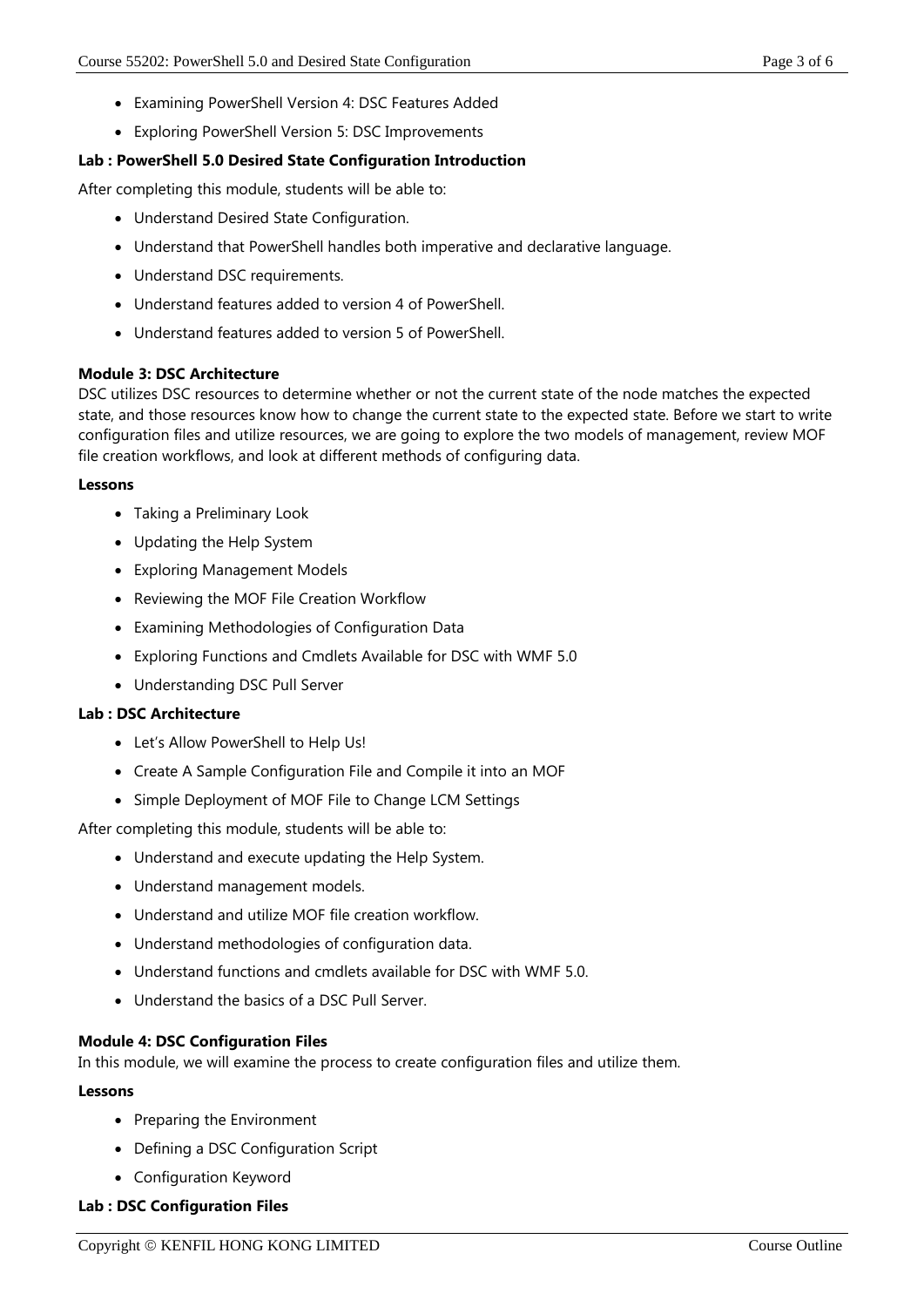- Getting IntelliSense for the Parameters Working
- Using Resources
- Examine Node Filtering
- Expand Filtering in Your Configuration File

After completing this module, students will be able to:

- Understand how to get the parameters working for IntelliSense.
- Understand how to define a DSC configuration script.
- Understand how to utilize resources.
- Understand and utilize the Configuration keyword.
- Understand node filtering.

## **Module 5: DSC Resources**

In this module, we will discuss and utilize DSC Resources.

## **Lessons**

- Examining File Resource
- Exploring Archive Resource
- Examining Environment Resource
- Exploring Group Resource
- Examining Log Resource
- Understanding Package Resource
- Examining Registry Resource
- Exploring Script Resource
- Examining Service Resource
- Exploring User Resource
- Examining WindowsFeature Resource
- Understanding PsDscRunAsCredential

## **Lab : DSC Resources**

- Utilize the DSC File Resource
- Utilize the DSC Archive Resource
- Utilize the DSC Environment Resource
- Utilize the DSC Group Resource
- Enable the Analytic Log
- Utilize the DSC Log Resource
- Utilize the DSC Registry Resource
- Utilize the DSC Script Resource
- Utilize the DSC Service Resource
- Utilize the DSC User Resource
- Utilize the DSC WindowsFeature Resource

After completing this module, students will be able to:

Understand and utilize the DSC File Resource.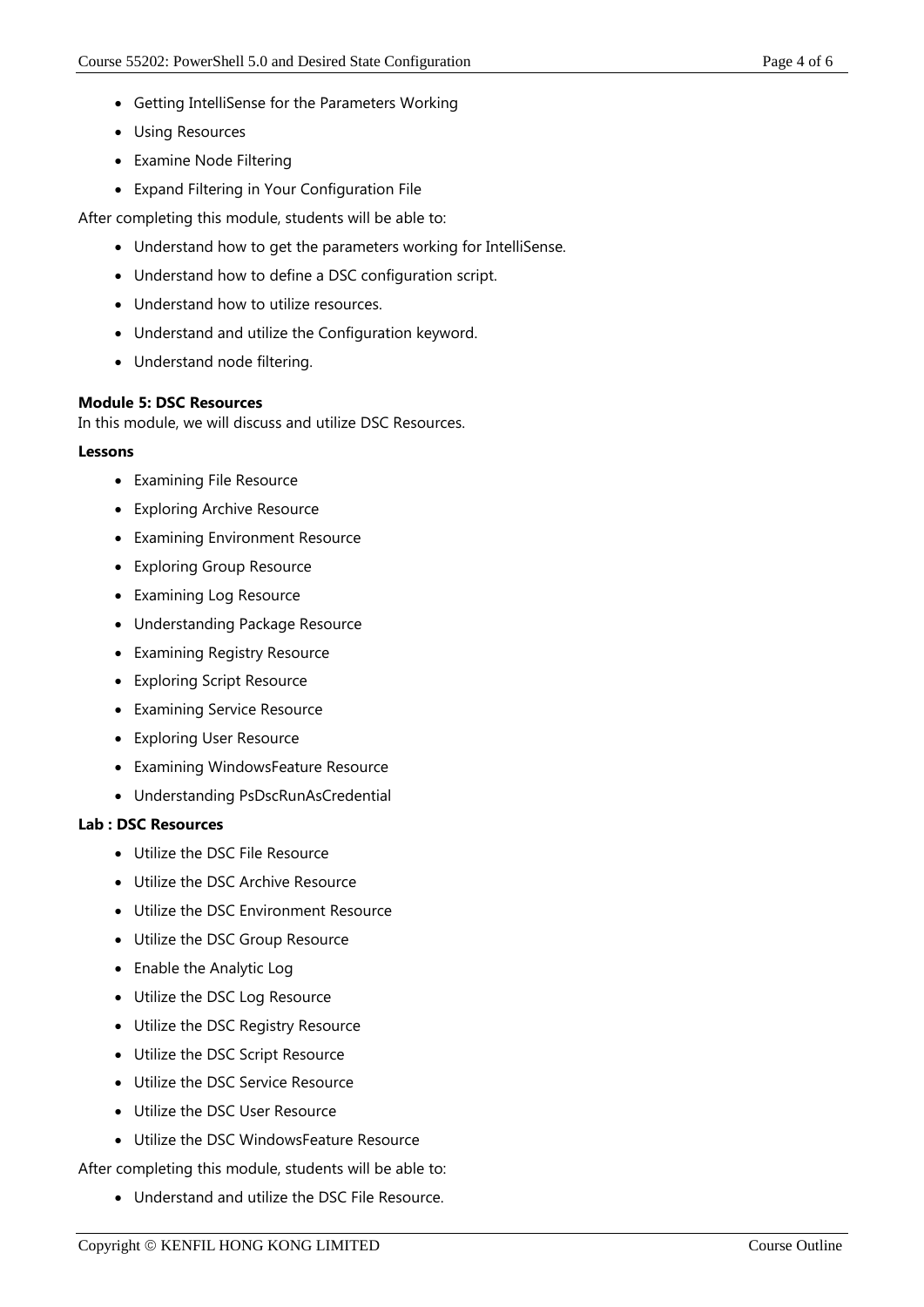- Understand and utilize the DSC Archive Resource.
- Understand and utilize the DSC Environment Resource.
- Understand and utilize the DSC Group Resource.
- Understand and enable the Analytic Log.
- Understand and utilize the DSC Log Resource.
- Understand and utilize the DSC Registry Resource.
- Understand and utilize the DSC Script Resource.
- Understand and utilize the DSC Service Resource.
- Understand and utilize the DSC User Resource.
- Understand and utilize the DSC WindowsFeature Resource.

## **Module 6: DSC Pull and Push Servers**

In this module, we will discuss parameters, examine both push and pull models, and explore configurations and debugging.

#### **Lessons**

- Discussing Parameters
- Examining a Push Mode Example
- Exploring the Pull Mode
- Reviewing the Local Configuration Manager (LCM)
- Placing Configurations and Resources for Distribution by the Pull Server
- Discussing Configuration Drift
- Debugging DSC in Version 5

## **Lab : DSC Pull and Push Servers**

- Create a Pull Server
- Set Up the LCM
- Distribute an MOF Via the Pull Server
- DSC Fixes Things!
- Test the Debug Feature

After completing this module, students will be able to:

- Understand and utilize parameters.
- Understand both Push and Pull modes.
- Understand and utilize the LCM.
- Understand placing configurations and resources for distribution.
- Understand configuration drift.
- Understand and utilize the debugging feature.

## **Module 7: Appendix: 752552 PowerShell 5.0 Basics**

This appendix is a subset of BlueBuffaloPress course 752552 with all of the labs removed. It is intended as a basic tutorial, or refresher for students attending the course it is attached to. You will find this appendix in many of our PowerShell courses.

## **Lessons**

• Introduction to PowerShell